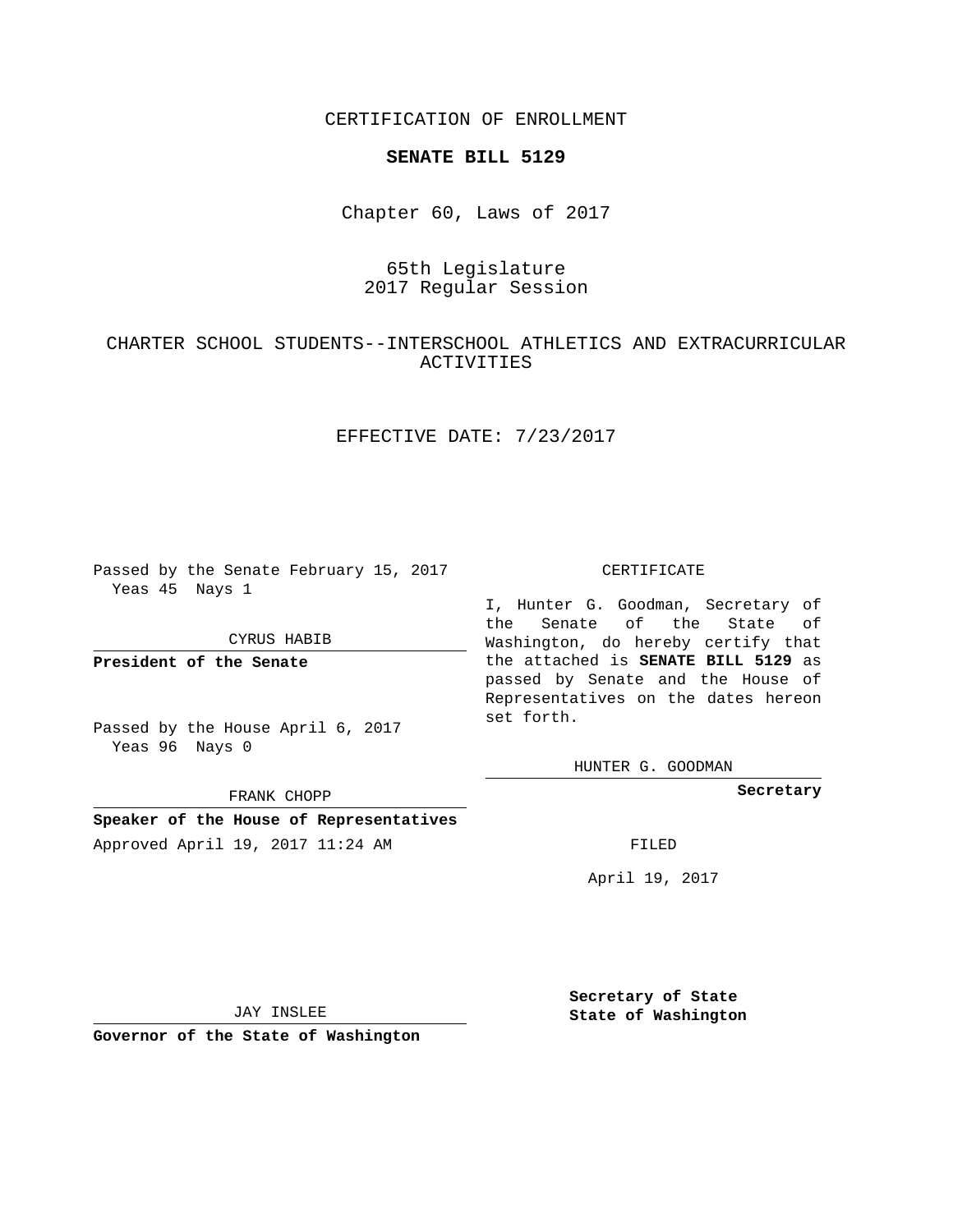## **SENATE BILL 5129**

Passed Legislature - 2017 Regular Session

**State of Washington 65th Legislature 2017 Regular Session**

**By** Senators Hunt, Fain, Zeiger, Mullet, and Palumbo

Read first time 01/13/17. Referred to Committee on Early Learning & K-12 Education.

1 AN ACT Relating to charter school students participating in 2 interschool athletics and extracurricular activities; and amending 3 RCW 28A.710.300.

4 BE IT ENACTED BY THE LEGISLATURE OF THE STATE OF WASHINGTON:

5 **Sec. 1.** RCW 28A.710.300 and 2016 c 241 s 129 are each amended to read as follows:6

 (1) The eligibility of a charter school student to participate in interschool athletic activities or other interschool extracurricular activities governed by the Washington interscholastic activities association is subject to rules adopted by the Washington 11 interscholastic activities association. ((The rules must provide 12 that, unless approved by a nonresident school district or the Washington interscholastic activities association, a student attending a charter school may only participate in interschool athletic activities or other interschool extracurricular activities 16 offered by the student's resident school district.))

 (2) A proposal by a charter school to regulate the conduct of interschool athletic activities or other interschool extracurricular activities governed by the Washington interscholastic activities association is subject to rules adopted by the Washington 21 interscholastic activities association.